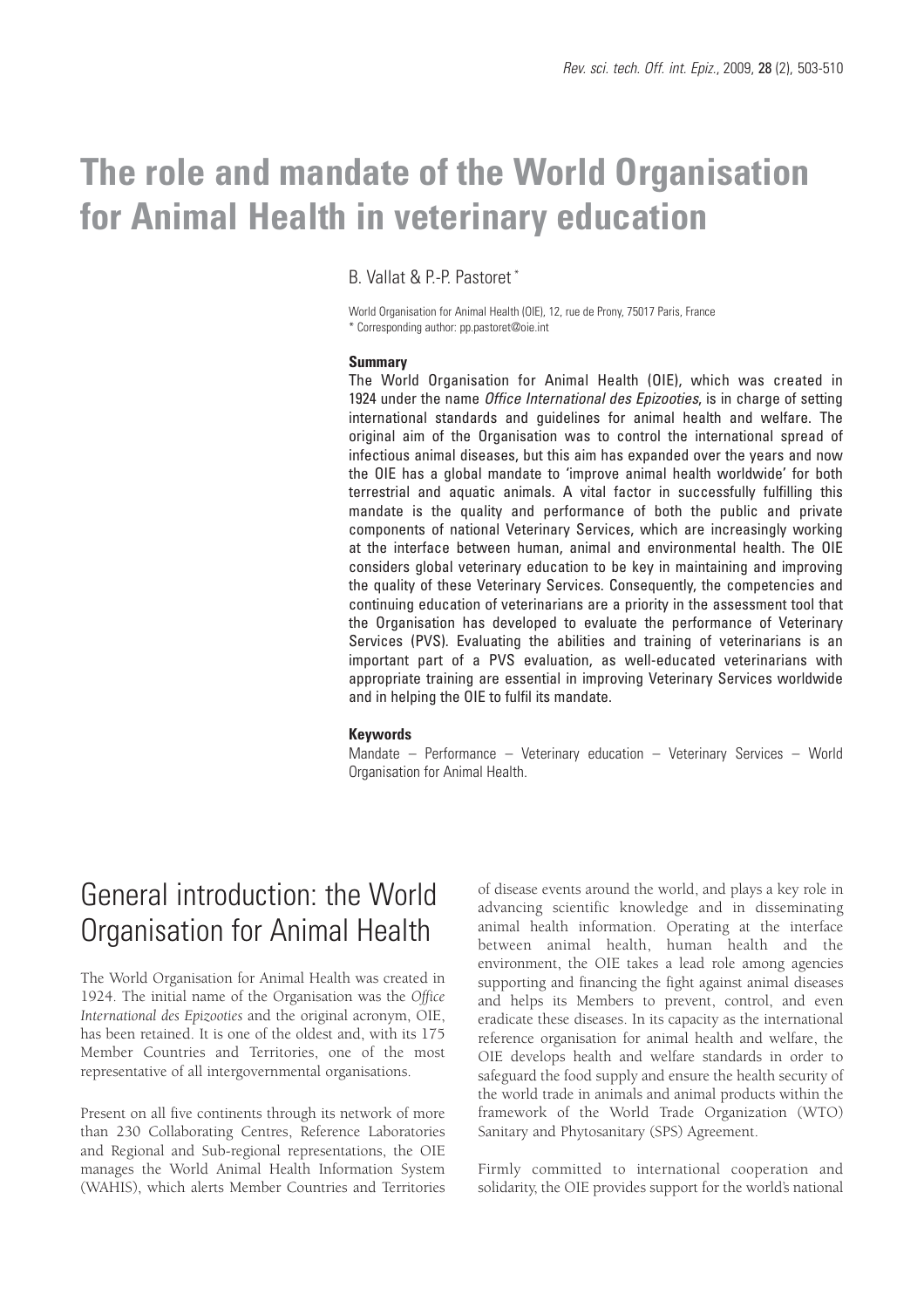Veterinary Services, now recognised as a global public good, and sees strengthening their capacities as a priority for public investment.

# The mandate of the World Organisation for Animal Health

The OIE was primarily created with the aim of controlling the international spread of infectious animal diseases. The original mission of the Organisation has expanded, and the new mandate is now to 'improve animal health worldwide'. This has considerably broadened the OIE's responsibilities. Now, not only does it require that its 175 Members share the same political will, but new institutional and technical mechanisms must also be developed at national, regional and worldwide level. To succeed, the OIE must provide policy makers with the right information, arguments and tools for this political will to be exercised effectively in a sustainable manner. These arguments must first and foremost be founded on a qualitative and quantitative evaluation of the political, social and economic benefits to be gained by investing more in new national, regional and worldwide animal health systems. Yet, to improve animal health and welfare, political will alone is not enough. The effectiveness of investments in animal health systems depends on good governance of the mechanisms intended to implement them. Veterinary Services, including both their public and private sector components, are in the front line when it comes to improving animal health. Increasing their effectiveness depends on the mobilisation of adequate human and financial resources, and on the application of the methods of good governance described in the OIE *Terrestrial Animal Health Code* (*Terrestrial Code*) and *Aquatic Animal Health Code* (*Aquatic Code*) (2, 5), both of which are adopted democratically as international standards by OIE Member Countries and are linked with the WTO SPS Agreement.

In order to improve animal health by making national Veterinary Services more effective, the OIE needs to be able to demonstrate that this field of activities still qualifies as a 'global public good'.

It is easy to demonstrate that the prevention and control of zoonoses, by implementing OIE standards and guidelines, is an essential component of public health policies. However, it is important to recognise that animal diseases also have an economic and social impact on rural economies, especially in developing countries, where a large percentage of the human population still depends on livestock breeding to survive. Therefore, the permanent threat that diseases pose to livestock raised in poor countries is also a threat to poor rural and out-of-town communities. The losses they are currently suffering from animal diseases are already considerable and are likely to increase. It is important to reiterate that the control of animal diseases makes an important contribution to the fight against poverty and malnutrition throughout the world in terms of both public health and support for the economic and social development of the populations and countries concerned. Furthermore, effective control of animal diseases in these countries would help give farmers access to valuable markets from which they are currently barred as they are not able to control or eliminate the most important diseases.

Investing in new animal health systems throughout the world thus helps not only to protect countries from natural or intentional threats linked to the reintroduction of previously eliminated infectious animal diseases (including zoonoses), but also to safeguard public health, reduce poverty and open to all the opportunity to trade agricultural products freely with the rest of the world. It is vital that effective animal health systems and veterinary surveillance networks are in place everywhere, since early detection of diseases and immediate response are the keys to effective prevention and control of natural or intentional animal disease disasters. To help ensure that Veterinary Services can build effective surveillance and response networks the OIE has developed an assessment tool to evaluate the 'Performance of Veterinary Services' (PVS tool). The OIE can carry out a PVS evaluation in any Member Country that so wishes and this enables Veterinary Services to identify priority areas for investment. As the quality of national Veterinary Services depends in large part on the capability of their personnel and the initial and continuing training they receive the PVS evaluation includes an assessment of the competencies of veterinarians and para-professionals and an evaluation of their continuing education (4).

# OIE Objectives

As part of its mandate to improve animal health worldwide, the OIE has six primary objectives, each of which is described here.

# **Surveillance and control of animal diseases**

Globalisation and consumerism encourage the circulation of pathogens (and their increased virulence because of genetic exchanges) and are conducive to the spread of animal diseases. The OIE, acting as the hub of the international animal disease surveillance and response system and the driving force behind world veterinary research, is in the front line against the threat from animal diseases, including zoonoses. Central to the complex and close relationship between humans and animals are the infectious diseases. Today, the world's human and domestic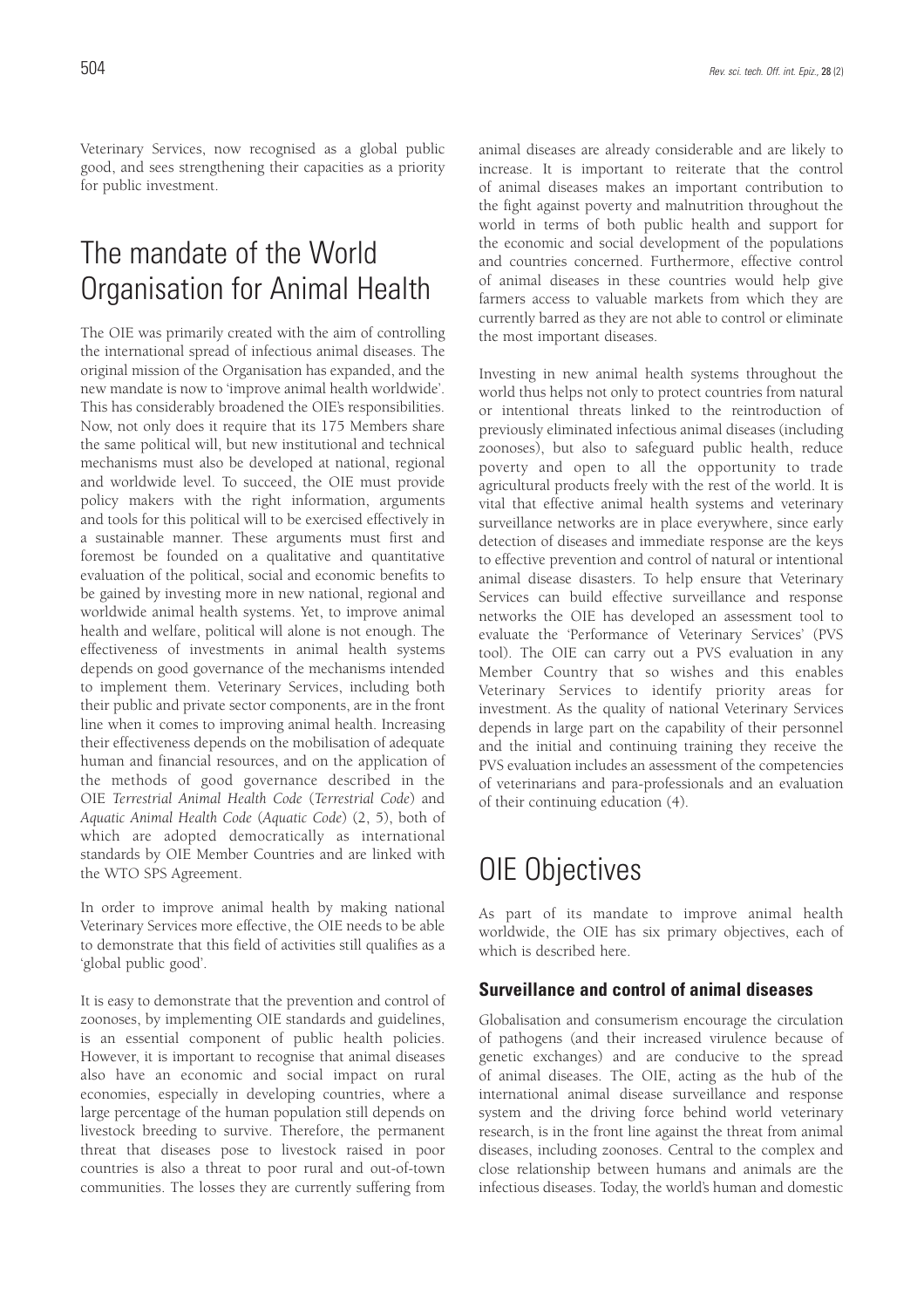animal populations are in a perpetual state of movement and interaction, their numbers are continually increasing and they have never been so close together: through the environment, agriculture and livestock, growth of trade in animals and animal products, and through our food.

Dramatic events and spectacular crises serve as a constant reminder of the devastating consequences of these emerging or re-emerging diseases.

### **Transparency of animal health information**

Faced with these threats, one of the essential missions of the OIE is to ensure transparency in the animal disease situation worldwide. Member Countries are under an obligation to inform the OIE of any epidemiological event related to a disease that appears on the OIE list of notifiable diseases. Any significant occurrence of an emerging disease (e.g. a sudden increase in morbidity or mortality) must also be reported. The OIE can then alert the international community so that each country can take the necessary precautions.

The OIE also establishes the list of countries that are officially free of diseases that Member Countries consider pose a particularly serious threat. WAHIS, linking each Member Country to the OIE, ensures the transparency and rapid transmission of animal health data. Most importantly, it enables the immediate notification of any event involving emerging or re-emerging diseases detected by Members. WAHIS allows the OIE to immediately make public, by means of internet, email and fax, any epidemiological event reported by a Member Country. At the same time WAHIS feeds a database, WAHID, which includes a web interface open to the public, containing all the information and maps provided by the 175 OIE Members.

### **Sharing scientific expertise**

As already mentioned, the OIE is a driving force for worldwide veterinary research. Through its network of more than 220 Reference Laboratories and Collaborating Centres, the OIE collects, analyses and publishes scientific data to help Member Countries in their fight against terrestrial and aquatic animal diseases (1, 3).

OIE experts also assist countries facing major epidemiological crises, thus carrying on the veterinary profession's tradition of dedication and solidarity.

The OIE's internationally recognised veterinary expertise makes it the ideal partner of other international public health bodies in a wide range of programmes covering research, animal health training, and awareness campaigns for populations at risk.

For instance, in 2005 the OIE and the Food and Agriculture Organization of the United Nations (FAO) launched a worldwide scientific network to support Veterinary Services in the diagnosis of avian influenza. The network, which was originally named OIE/FAO network of expertise on avian influenza (OFFLU), has now extended its remit to include other animal influenzas and is now known as the OIE/FAO network of expertise on animal influenza. This initiative also enables active cooperation with the World Health Organization (WHO) on matters relating to the animal–human interface.

Another example of successful international cooperation and information sharing is the creation of the Global Early Warning System (GLEWS). This system, which was jointly developed by the OIE, the WHO and FAO, combines and coordinates the disease information and alert mechanisms of the three organisations in order to create an improved system for alerting the global community to animal disease threats.

## **Safeguarding trade and consumers**

Recent epizootics have shown the extent to which a serious animal disease event can have direct consequences for the economy of the world's livestock production industries as well as for public opinion, trade and the global economy.

At the higher end of the food chain, tensions exist between production sectors and increasingly competitive markets and this is often particularly problematic for producers in developing and in-transition countries where there is no government or professional price regulation. At the lower end of the chain, the relationship between consumers and food products of animal origin is fragile: public opinion is increasingly concerned about the safety of the food chain, and the market for a particular product can collapse over night if consumers have doubts about its safety.

In fact, the globalisation of trade requires a scientific approach to the control of hazards, and Veterinary Services have among others a decisive role to play in the sanitary certification of exported products.

Consequently, the international community has given the OIE the mission of developing sanitary standards for assuring the safety of international trade in animals and animal products.

### **Ensuring the health security of world trade**

The OIE's standard-setting work falls within the framework of the WTO SPS Agreement, which came into force in 1995. Signatory countries of the SPS Agreement can be required to provide scientific justifications for applying standards that differ from those of the OIE.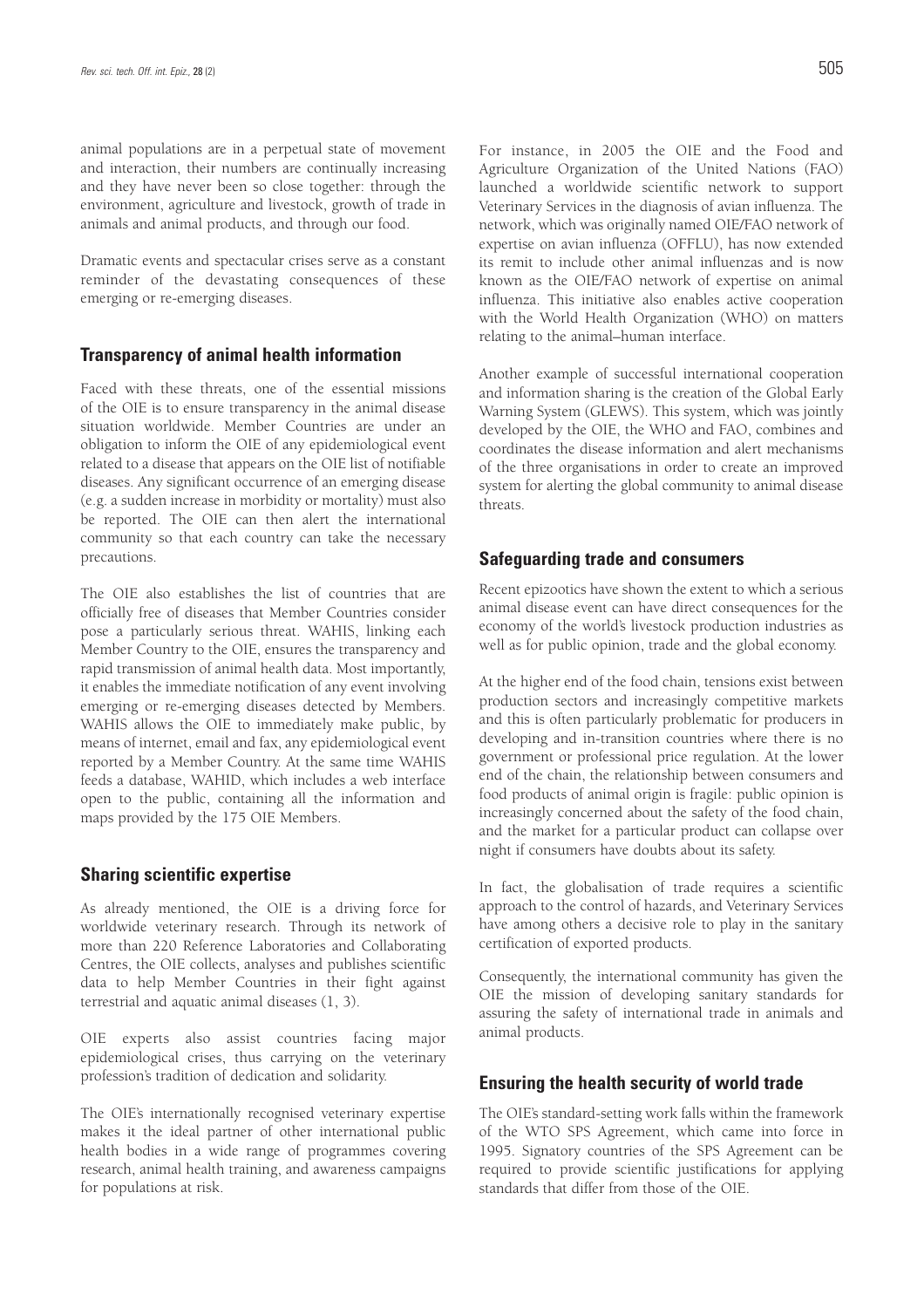The *Terrestrial Code*, the *Aquatic Code*, the *Manual of Diagnostic Tests and Vaccines for Terrestrial Animals* and the *Manual of Diagnostic Tests for Aquatic Animals* bring together the sanitary, technical and organisational rules published by the OIE relating to the recognition of the animal health status of Member Countries and the conditions governing trade in animals and animal products.

Undeniably science-based, the standards developed by the OIE are the result of a broad consensus of the veterinary authorities of Member Countries, by whom they are democratically adopted. It is compliance with these standards that guarantees the international community effective health protection and ensures the continuity of world trade.

### **Safeguarding the food chain**

Faced with the development of zoonotic risks associated with the world's food system, the OIE is stepping up its action to achieve better food safety and is developing new synergies with the Codex Alimentarius Commission. The OIE is thus extending its standard-setting activity in the phases prior to the slaughter of animals and the primary processing of animal products.

The OIE is also very active in evaluating and strengthening the quality of national Veterinary Services, in their capacity as guarantors of food safety and veterinary public health. More and more public-sector veterinarians are working in these areas and ever-increasing numbers of privatesector players are working with national Veterinary Services in roles connected to the chain of surveillance and the certification of animal products. The work of both public and private veterinarians is evaluated by the OIE as it seeks to strengthen the involvement of Veterinary Services in safeguarding the food chain.

### **Animal welfare and well-being**

The OIE standards also lead the way on animal welfare.

The concepts of 'animal health' and 'animal welfare' are closely linked through their common scientific, ethical, economic and political dimensions. Animal health is a key component of animal welfare. Today, animal welfare is a topical issue, due to a very wide public interest in animal protection and the need for more countries to gain access to international markets while respecting consumers' demands in this field. Despite their cultural and religious diversity, the Member Countries of the OIE wished to have guidelines and recommendations on this topic, even though it does not fall within the scope of the WTO SPS Agreement. The OIE's initial work in this field gave priority to the welfare of animals used in agriculture and aquaculture, and more specifically to questions relating to

their transport and slaughter, and their killing for disease control purposes. As the world reference organisation for animal welfare, the OIE endeavours to involve as many stakeholders as possible – non-governmental organisations, universities, research institutes, production sectors, companies and consumers – to ensure that the guidelines and recommendations proposed can be applied by all its Member Countries and Territories. The OIE has now started to publish standards in the field of laboratory animals, aquaculture, stray dog control, animal production systems, wildlife control and harvesting methods.

# Evaluating the competencies and continuing education of veterinarians

The OIE would not be able to reach its objectives without the work of public and private components of national Veterinary Services, so ensuring that veterinarians are welltrained and highly competent worldwide is a priority for the Organisation. Consequently, an assessment of the competencies of veterinary personnel and the initial and continuing education they receive is a crucial part of OIE-PVS independent evaluations.

### **Competencies**

The PVS assessment consists of evaluating the capability of the Veterinary Services (including veterinarians, veterinary paraprofessionals and other staff) to efficiently carry out their veterinary and technical functions, as measured by the academic qualifications of their personnel in veterinary and other professional and technical positions (4).

There are five levels of advancement, as follows:

– the veterinarians' practices, knowledge and attitudes are of a variable standard and usually only allow Veterinary Services to carry out elementary clinical and administrative activities

– the veterinarians' practices, knowledge and attitudes are of a uniform standard and usually allow Veterinary Services to carry out appropriate clinical and administrative activities

– the veterinarians' practices, knowledge and attitudes usually enable Veterinary Services to carry out all the professional/technical activities that are required of them (e.g. epidemiological surveillance, early warning, public health, etc.)

– the veterinarians' practices, knowledge and attitudes usually enable Veterinary Services to undertake specialised activities as needed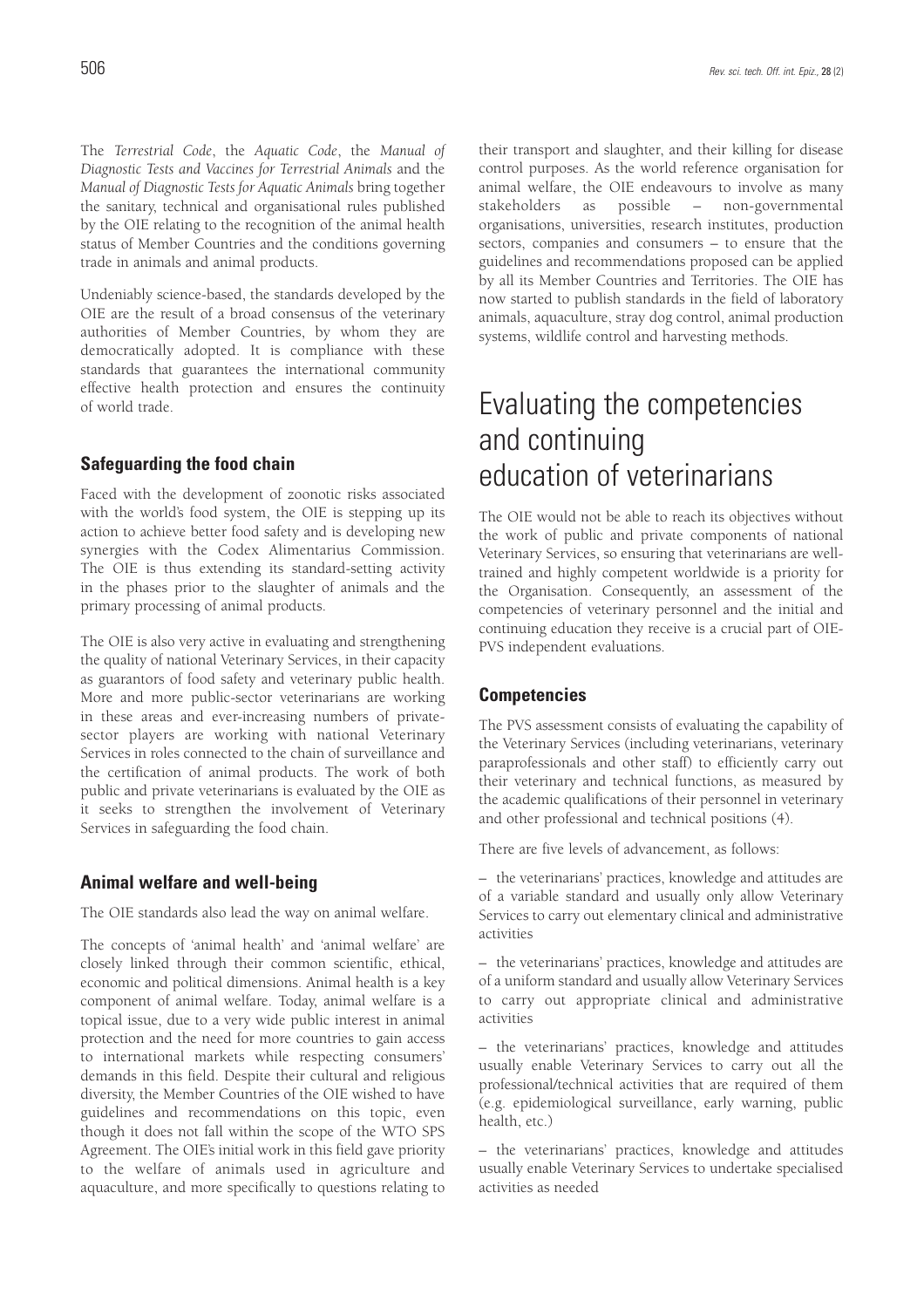– the veterinarians' practices, knowledge and attitudes are subject to regular updating, international harmonisation, or evaluation.

Veterinary Services that are considered to have reached Level 5 will have demonstrated that they fully and ideally comply with the requirements for veterinary personnel outlined in Article 3.1.2. of the *Terrestrial Code* – 'Fundamental principles of quality'. Each of those principles is described here.

# **Fundamental principles of quality**

### Professional judgement

The personnel of Veterinary Services should have the relevant qualifications, scientific expertise and experience to give them the competence to make sound professional judgements.

#### Independence

Care should be taken to ensure that Veterinary Services personnel are free from any commercial, financial, hierarchical, political or other pressures which might affect their judgement or decisions.

#### Impartiality

The Veterinary Services should be impartial. In particular, all the parties affected by their activities have a right to expect their services to be delivered under reasonable and non-discriminatory conditions.

#### **Integrity**

The Veterinary Services should guarantee that the work of each of their personnel is of a consistently high level of integrity. Any fraud, corruption or falsification should be identified and corrected.

#### **Objectivity**

The Veterinary Services should at all times act in an objective, transparent and non-discriminatory manner.

### **Continuing education**

The evaluation of the continuing education of veterinarians and of staff of Veterinary Services assesses the capability of the Veterinary Services to maintain and improve the competence of their personnel (their knowledge and understanding of relevant information), measured in terms of the implementation of an annually reviewed training programme.

The levels of advancement are as follows:

– the Veterinary Services have no access to continuing veterinary, professional or technical education

– the Veterinary Services have access to continuing education (internal and/or external programmes) on an irregular basis but it does not take into account needs, or new information or understanding

– the Veterinary Services have access to continuing education that is reviewed annually and updated as necessary, but it is implemented for less than 50% of the relevant personnel

– the Veterinary Services have access to continuing education that is reviewed annually and updated as necessary, and it is implemented for more than 50% of the relevant personnel

– the Veterinary Services have up-to-date continuing education that is implemented for all relevant personnel.

# Veterinary statutory bodies

Veterinary statutory bodies are not part of national Veterinary Services, but they are responsible for issuing veterinary licences and determining minimum standards of veterinary education. As they have a large part to play in maintaining and improving veterinary education and practices the OIE includes an assessment of veterinary statutory bodies in its PVS evaluations.

Chapter 3.2.12. of the *Terrestrial Code* defines veterinary statutory bodies as autonomous authorities that regulate veterinarians and veterinary para-professionals. It states that any evaluation of a veterinary statutory body may consider the following items depending on the purpose of the evaluation:

- objectives and functions
- legislative basis, autonomy and functional capacity

– the composition and the representation of the body's membership

- accountability and transparency of decision-making
- sources and management of funding

– administration of training programmes and continuing professional development for veterinarians and veterinary para-professionals.

The veterinary statutory body should define its policy and objectives, including detailed descriptions of its powers and functions, for example:

– to regulate veterinarians and veterinary paraprofessionals through licensing and/or registration of such persons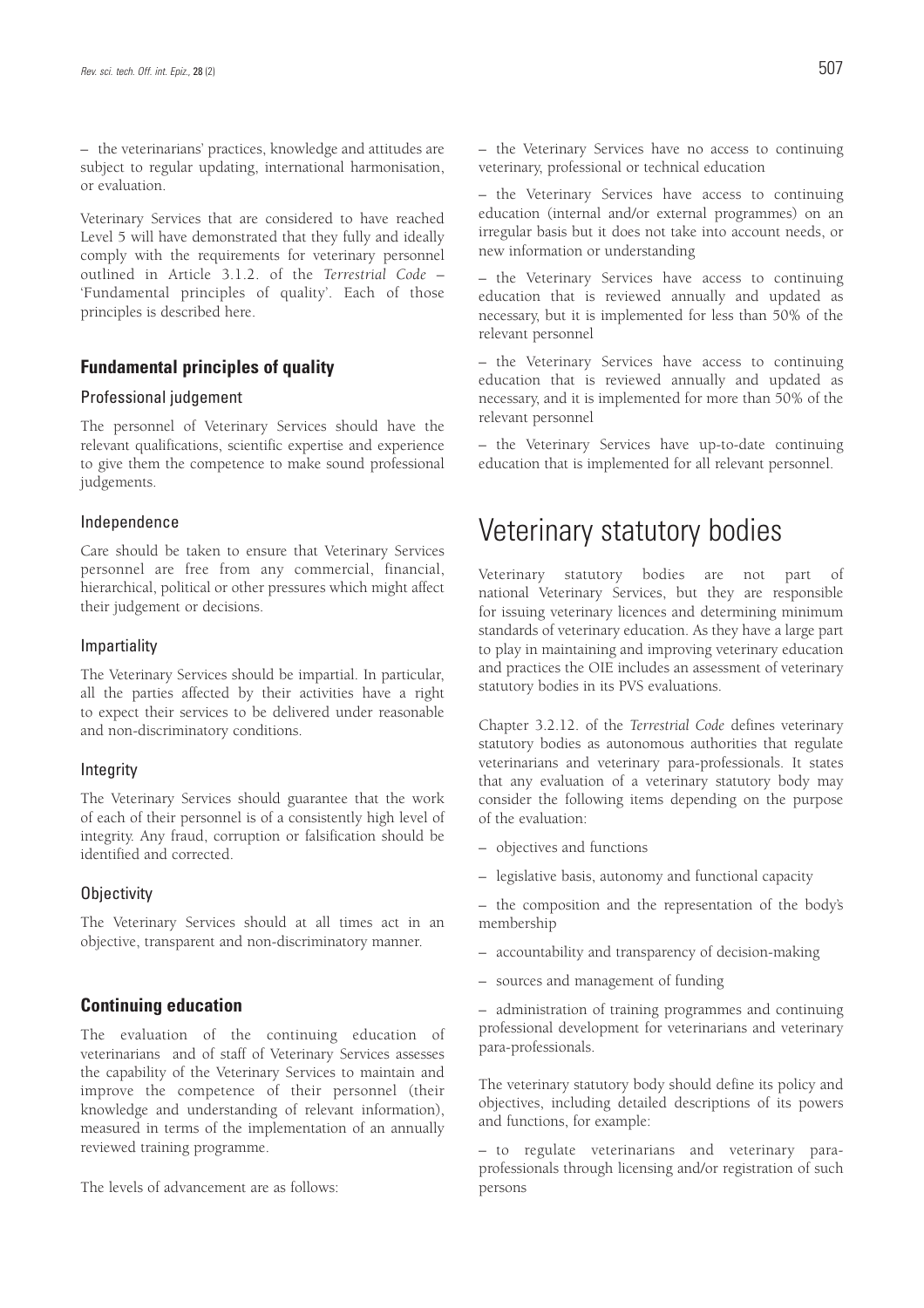– to determine the minimum standards of education (initial and continuing) required for degrees, diplomas and certificates entitling the holders thereof to be registered as veterinarians and veterinary para-professionals

– to determine the standards of professional conduct of veterinarians and para-professionals and to ensure these standards are met.

The influence of national veterinary statutory bodies is paramount in improving the quality of initial and continuing veterinary education. As the Organisation that sets standards for these bodies the OIE is able to ensure that they are able to set appropriate minimum educational requirements for veterinarians.

# Conclusion

The OIE considers global veterinary education a key component of the quality of Veterinary Services.

In a rapidly changing world, veterinary education must face new challenges and continually evolve to meet societal demands in the fields of food security, food safety, animal and public health, and animal welfare.

Appropriate education and training have a direct effect on the quality and performance of public and private components of Veterinary Services; therefore, the OIE is considering the issue of initial and continuing veterinary education as part of its commitment to encouraging its Members to strengthen the animal health policies and activities of their national Veterinary Services. Welleducated public and private veterinarians who have received appropriate training will help the OIE to fulfil its global mission: improve animal health worldwide.

To help ensure that veterinary education will prepare students to meet future challenges at international level and be able to play a role in improving the quality and performance of their national Veterinary Services, the OIE is organising a conference entitled 'Evolving veterinary education for a safer world'. This meeting will be an opportunity for deans and key national health policy makers from all over the world to exchange views on priorities for the content of academic courses, the main purpose being to reach consensus in order to recommend an updated veterinary curriculum to the international community. This should ensure that future graduates are increasingly able to work in an international environment, applying international standards for disease surveillance, veterinary public health, food safety and animal welfare. The conference will also provide a forum for discussing the involvement of veterinary statutory bodies in the harmonisation of accreditation procedures for veterinary faculties, which would help foster recognition of the importance of veterinary activities for society as a whole at global level.

П

# **Le rôle et la mission de l'Organisation mondiale de la santé animale dans le domaine de l'enseignement vétérinaire**

B. Vallat & P.-P. Pastoret

#### **Résumé**

Créée en 1924 sous le nom d'« Office international des épizooties », l'Organisation mondiale de la santé animale (OIE) a pour mission d'élaborer les normes internationales et les lignes directrices en matière de santé animale et de bien-être des animaux. À l'origine, le but de l'Organisation était d'empêcher la propagation internationale des maladies animales infectieuses, mais avec le temps cette mission s'est élargie et le mandat global de l'OIE est désormais d'« améliorer la santé animale partout dans le monde », aussi bien celle des animaux terrestres qu'aquatiques. Les facteurs essentiels pour réaliser cet objectif sont la qualité et les performances des composantes publiques et privées des Services vétérinaires nationaux, qui travaillent de plus en plus à l'interface entre la santé humaine, la santé animale et la santé environnementale. L'OIE considère l'enseignement vétérinaire comme un atout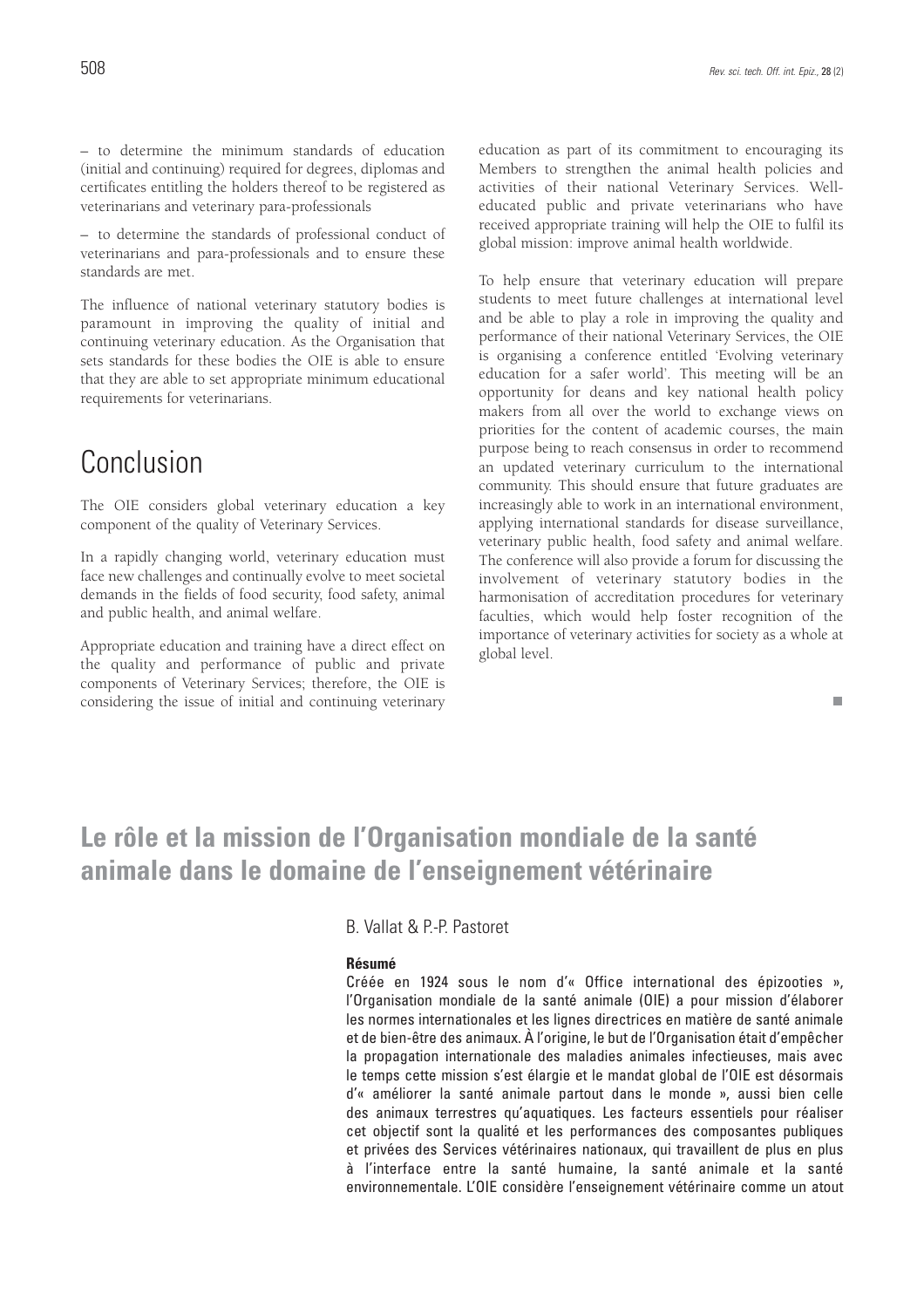déterminant pour préserver et améliorer la qualité de ces Services vétérinaires. En conséquence, la qualification et la formation continue des vétérinaires figurent parmi les priorités de l'outil mis au point par l'OIE pour évaluer les performances des Services vétérinaires (outil PVS). L'évaluation des aptitudes et du niveau de formation des vétérinaires est un aspect important des évaluations PVS dans la mesure où il faut pouvoir compter sur des vétérinaires qualifiés et bien formés pour améliorer les Services vétérinaires à l'échelle mondiale et pour aider l'OIE à réaliser ses objectifs.

#### **Mots-clés**

Enseignement vétérinaire – Mandat – Organisation mondiale de la santé animale – Performance – Services vétérinaires.

٠

# **Función y mandato de la Organización Mundial de Sanidad Animal en materia de enseñanza veterinaria**

# B. Vallat & P.-P Pastoret

#### **Resumen**

La Organización Mundial de Sanidad Animal (OIE), creada en 1924 bajo el nombre de 'Oficina Internacional de Epizootias', tiene a su cargo la definición de normas internacionales y directrices en materia de sanidad y bienestar animales. Aunque su objetivo original se cifraba en el control de la propagación internacional de enfermedades animales infecciosas, sus funciones se han ido ampliando con los años, y ahora la OIE tiene el mandato global de 'mejorar en todo el mundo la salud de los animales', tanto terrestres como acuáticos. Un factor de vital importancia para cumplir con éxito tal mandato estriba en la calidad y eficacia de los componentes tanto públicos como privados de los Servicios Veterinarios nacionales, que cada vez más trabajan en la interfaz entre salud humana, animal y ambiental. La OIE entiende que la enseñanza veterinaria mundial es una de las claves para mantener y mejorar la calidad de dichos Servicios Veterinarios. De ahí que las competencias y la formación continua de los veterinarios constituyan uno de los elementos prioritarios en el instrumento que la Organización ha elaborado para evaluar la eficacia de los Servicios Veterinarios (Herramienta PVS). La posibilidad de evaluar las aptitudes y la formación de los veterinarios es uno de los ingredientes importantes de una evaluación PVS, pues la existencia de profesionales bien formados y preparados es fundamental para mejorar los Servicios Veterinarios en todo el mundo y ayudar a la OIE a cumplir su mandato.

#### **Palabras clave**

Eficacia – Enseñanza veterinaria – Función – Mandato – Organización Mundial de Sanidad Animal – Servicios veterinarios.

 $\overline{\phantom{a}}$